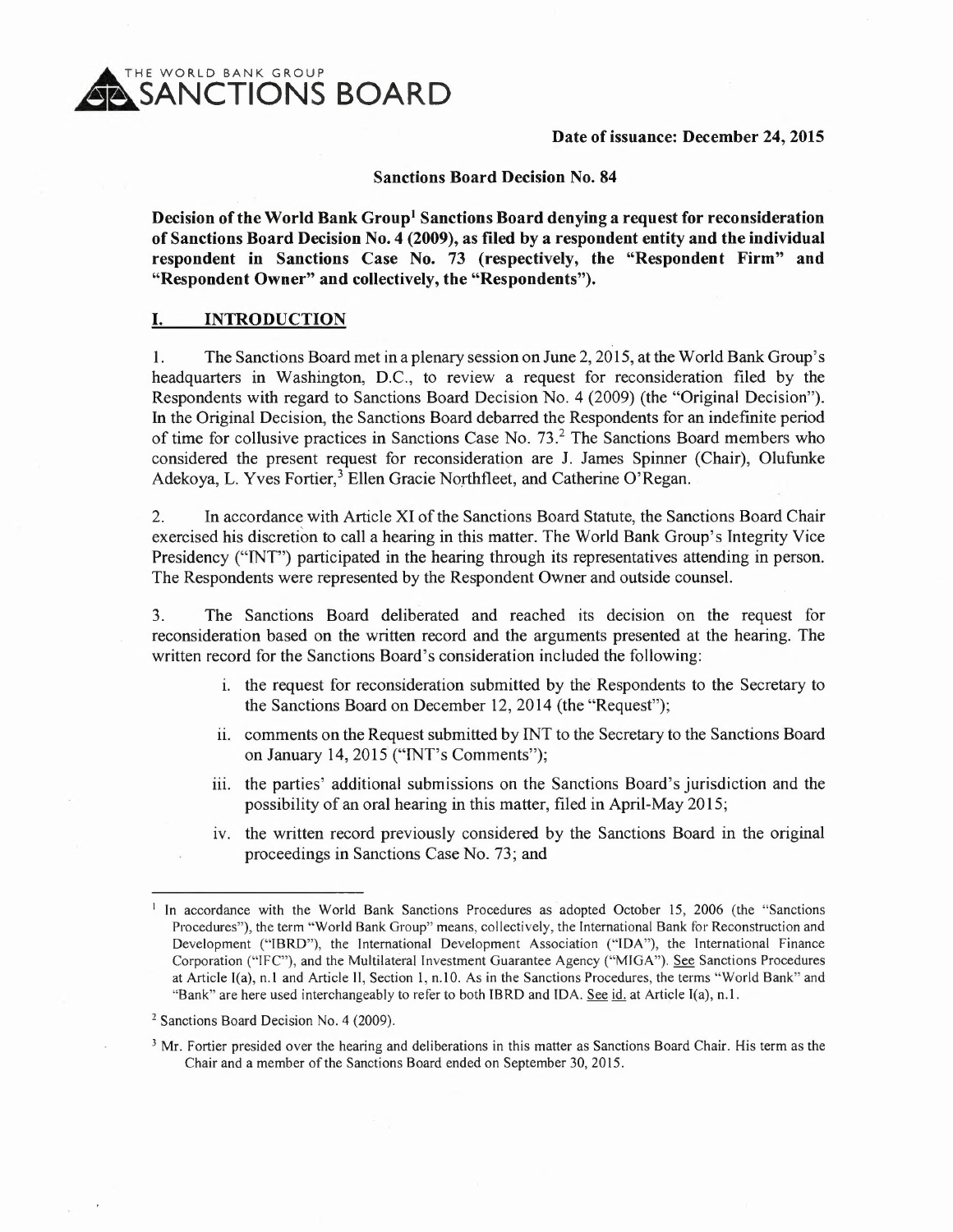**INE WORLD BANK GROUP**<br>SANCTIONS BOARD

Sanctions Board Decision No. 84 Page 2 of 11

v. the Original Decision, as issued to the Respondents on January 12, 2009.<sup>4</sup>

4. The Respondents also filed a "Supplemental Clarificatory Explanation" on January 30, 2015, in reply to TNT's Comments, which reasserted the Respondents' primary contentions in the original Request. Noting that this additional submission was not invited or authorized by the Sanctions Board Chair and does not present newly available material evidence, the Sanctions Board Chair declines to admit this document into the record.

### II. GENERAL BACKGROUND

5. The Original Decision described the Respondent Firm and the Respondent Owner as "ringleaders" involved in multiple instances of misconduct and noted the Respondent Firm's role as a designated winner in a collusive scheme.<sup>5</sup> On this basis, the Sanctions Board concluded that the Respondents' conduct "was sufficiently egregious as to warrant the most severe sanction."<sup>6</sup>

#### III. APPLICABLE STANDARDS OF REVIEW.

6. The statutory and procedural framework that governed the original proceedings in Sanctions Case No. 73 includes the Sanctions Board Statute as issued in December 2006 (the "Statute") and the Sanctions Procedures as adopted on October 15, 2006.

7. Both the Statute and the Sanctions Procedures speak to the finality of Sanctions Board decisions. Article XIV of the Statute provides that the Sanctions Board's decisions "shall be final and without appeal." Section 16(1) of the Sanctions Procedures states that each Sanctions Board decision "shall be final and shall take effect immediately." Neither the Statute nor the Sanctions Procedures address whether the Sanctions Board itself may elect to reopen or reconsider its own decisions. They contain no provisions expressly permitting or prohibiting such reconsideration.

8. In the absence of directly controlling provisions for reconsideration, Article XI of the Statute provides: "In all matters not addressed in this Statute, the Sanctions Board Conflict of Interest Guidelines, or the Sanctions Procedures, the Sanctions Board shall follow the instructions of the Sanctions Board Chair for the operation of the Sanctions Board." Article IV further provides: "In the event of a dispute as to whether the Sanctions Board has competence over a particular matter, the Sanctions Board shall decide whether it has the authority to handle such matter under this Statute." Finally, Article VII, Section 2, reads in relevant part as follows: "A plenary session may be convened by the Sanctions Board Chair when ... it is necessary to deal with . . . a question of [the Sanctions Board's] competence under Article IV, or any other matter warranting consideration by the full Sanctions Board."

9. Consistent with the above statutory provisions, and at the instruction of the Sanctions Board Chair, the Sanctions Board first considered the applicable standards for requests for reconsideration in Sanctions Board Decision No. 43 (2011), as later summarized in Sanctions

 $6$   $\overline{\text{Id}}$ .

<sup>&</sup>lt;sup>4</sup> Sanctions Board Decision No. 4 (2009).

 $<sup>5</sup>$  Id. at para. 8.</sup>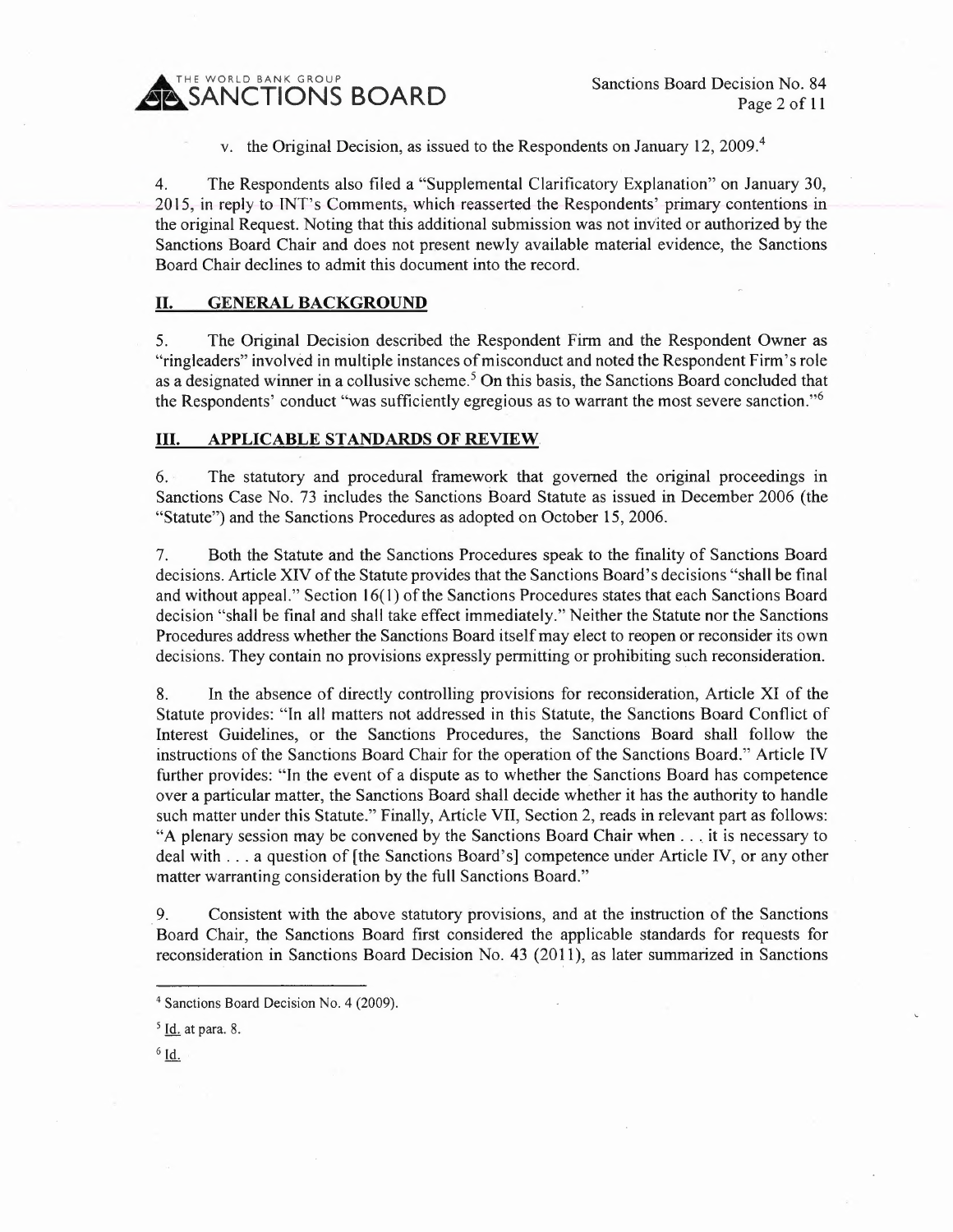

Board Decisions No. 57 (2013) and No. 58 (2013). The Sanctions Board there emphasized the principle of finality as a fundamental aspect of any judicial or quasi-judicial process, while at the same time recognizing that fundamental principles of fairness dictate that finality must, on occasion, yield in narrowly defined and exceptional circumstances." Looking to general principles of law, as demonstrated by leading international and national practice, the Sanctions Board concluded that a final decision may be reconsidered only in exceptional circumstances such as the discovery of newly available and potentially decisive facts, fraud or other misconduct in the original proceedings, or a clerical mistake in the issuance of the original decision.<sup>8</sup> Mere attempts to re-argue or re-litigate a case, or respondents' 'failure to timely or effectively present previously available facts or related evidence to the Sanctions Board, do not warrant reconsideration.<sup>9</sup>

# **IV. PRINCIPAL CONTENTIONS OF THE PARTIES**

## **A. The Respondents' Principal Contentions in the Request**

10. The Respondents request a review of the Original Decision and relief in the form of a "lifting or reduction" of the Bank's sanctions of indefinite debarment, or any "[o]ther reliefs consistent with equity and justice."

- 11. The Respondents assert three primary bases for their Request.
	- i. The sanctions of indefinite debarment are "not sustainable," given that the Sanctions Board had found the Respondents culpable under a narrower range of allegations than the World Bank's Evaluation and Suspension Officer (the "EO")<sup>10</sup> had applied, but imposed greater sanctions than the EO had recommended for all of the original counts of alleged misconduct combined.
	- ii. The sanctions of indefinite debarment are "grossly excessive and disproportionate" to the misconduct found in the Original Decision, if considered under the "Unified Sanctioning Guidelines" published in 2010, which should be applied retroactively.
	- iii. The sanctions of indefinite debarment are not in proportion with "the supervening" array" of Sanctions Board decisions in recent years, which have all imposed lighter sanctions, even in cases of more egregious misconduct.

12. As secondary considerations, the Respondents assert that the "ringleader-of-cartel" theory underlying their original sanctions "was rendered inherently unreliable" by subsequent evidence and multiple national investigations; and that the Respondents merit a reprieve from

<sup>&</sup>lt;sup>7</sup> See, e.g., Sanctions Board Decision No. 57 (2013) at paras. 7-8 (citing Sanctions Board Decision No. 43 (2011) at paras. 14-15).

<sup>&</sup>lt;sup>8</sup> See, e.g., id. at para. 8 (citing Sanctions Board Decision No. 43 (2011) at paras. 15-27).

<sup>&</sup>lt;sup>9</sup> See, e.g., id. (citing Sanctions Board Decision No. 43 (2011) at paras. 26-27).

<sup>&</sup>lt;sup>10</sup> Effective March 31, 2013, the EO's title changed to "IBRD/IDA Suspension and Debarment Officer" ("SDO"). For consistency with the Sanctions Procedures, this decision refers to the former title.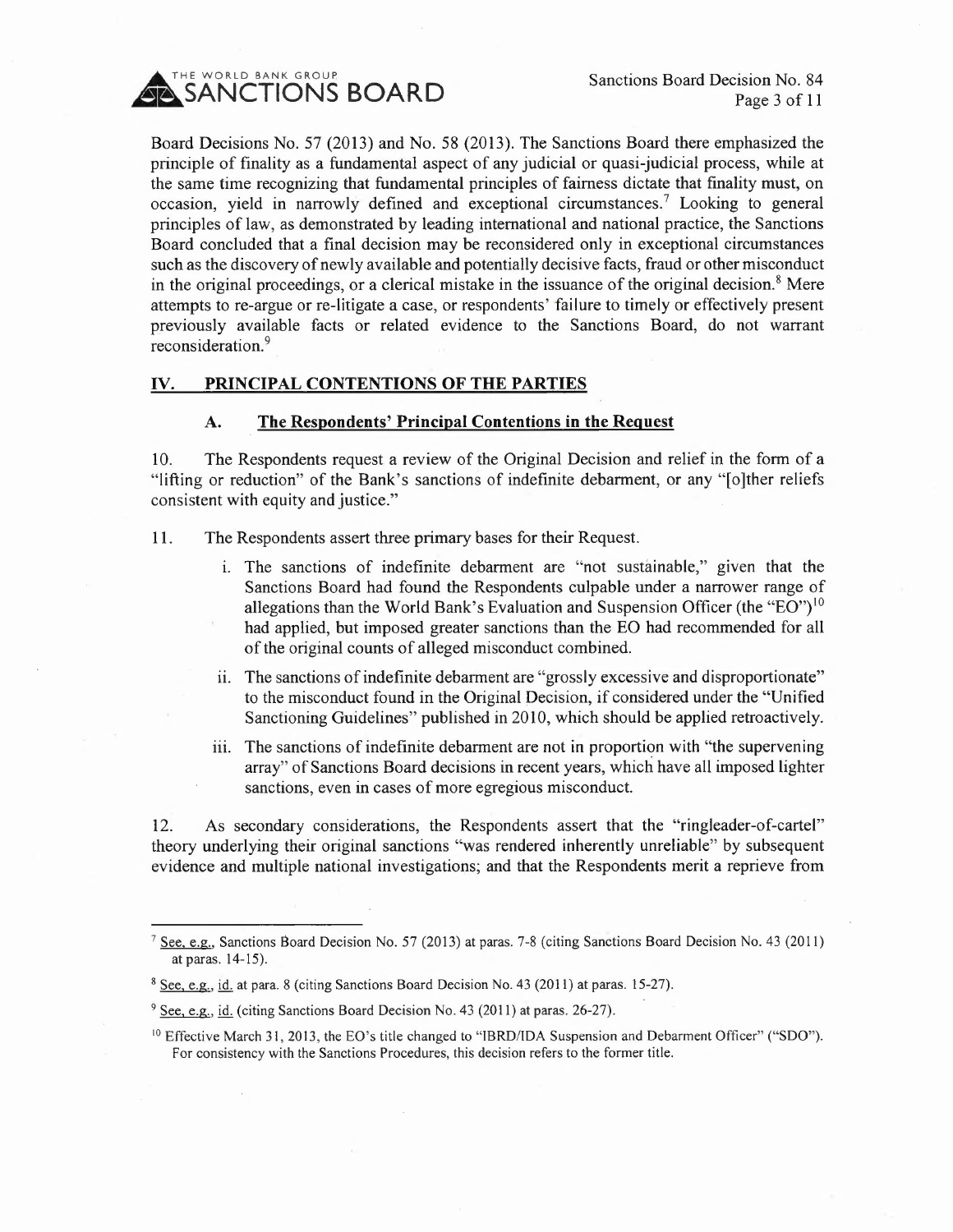THE WORLD BANK GROUP **A SANCTIONS BOARD** 

Sanctions Board Decision No. 84 Page 4 of 11

their sanctions given their "[r]edeeming [r]ecord" since the Original Decision and the stigma from the indefinite debarment.

#### B. INT's Principal Contentions in its Comments

13. INT opposes reconsideration of the Original Decision, asserting that the Respondents' claims in the Request do not meet the threshold of "exceptional circumstances." With respect to the Respondents' primary bases for the Request, INT submits that:

- 1. any discrepancies between the EO's recommended sanctions and the Sanctions Board's final decision do not constitute a basis for reconsideration, as the Sanctions Board's review is conducted de novo;
- ii. any discrepancies between the Original Decision issued in 2009 and the Bank's subsequent Sanctioning Guidelines do not constitute an exceptional circumstance meriting reconsideration, because the Original Decision was issued in accordance with the sanctioning framework applicable at that time; and
- iii. any discrepancies in outcome between the Original Decision and subsequent Sanctions Board decisions do not constitute an exceptional circumstance meriting reconsideration, because calculations of an appropriate sanction are case- and factspecific, and it is not clear that lighter sanctions would be imposed on the Respondents if Sanctions Case No. 73 were to be decided anew in 2015.

14. INT asserts that arguments regarding the Respondents' role in the collusive scheme, as set out in the Request, "substantially mirror" the Respondents' submissions in the original proceedings, which have already been considered by the Sanctions Board. With respect to the Respondents' claim that new witness statements and evidence from post-debarment investigations appear to undermine the Sanctions Board's original finding of collusion, INT states that the availability of this evidence in 2009, paired with the Respondents' choice to file the request only in late 2014, "disqualif] ies] it as an exceptional circumstance." INT additionally submits that the Respondents' asserted "redeeming record" does not constitute an exceptional circumstance and that the Sanctions Board consciously did not provide for conditional release from the debarment imposed by the Original Decision.

15. In conclusion, INT submits that the Sanctions Board should deny the Request. INT also asserts, however, that if the Sanctions Board may nevertheless decide that this case merits reconsideration, then any reconsideration should take into account all the accusations presented in the original proceedings, "to ensure the seriousness of the Respondents' misconduct is thoroughly examined."

## C. The Parties' Principal Contentions in Additional Submissions

16. Upon preliminary review of the above submissions, the Sanctions Board Chair invited the parties on April 22, 2015, to clarify whether they would request a hearing in this matter. On April 27, 2015, the Respondents expressed their desire to participate. On April 29, 2015, INT objected to a hearing as "at least premature." INT first questioned the Sanctions Board's "authority to reconsider its previous decisions," and suggested that this authority may be more.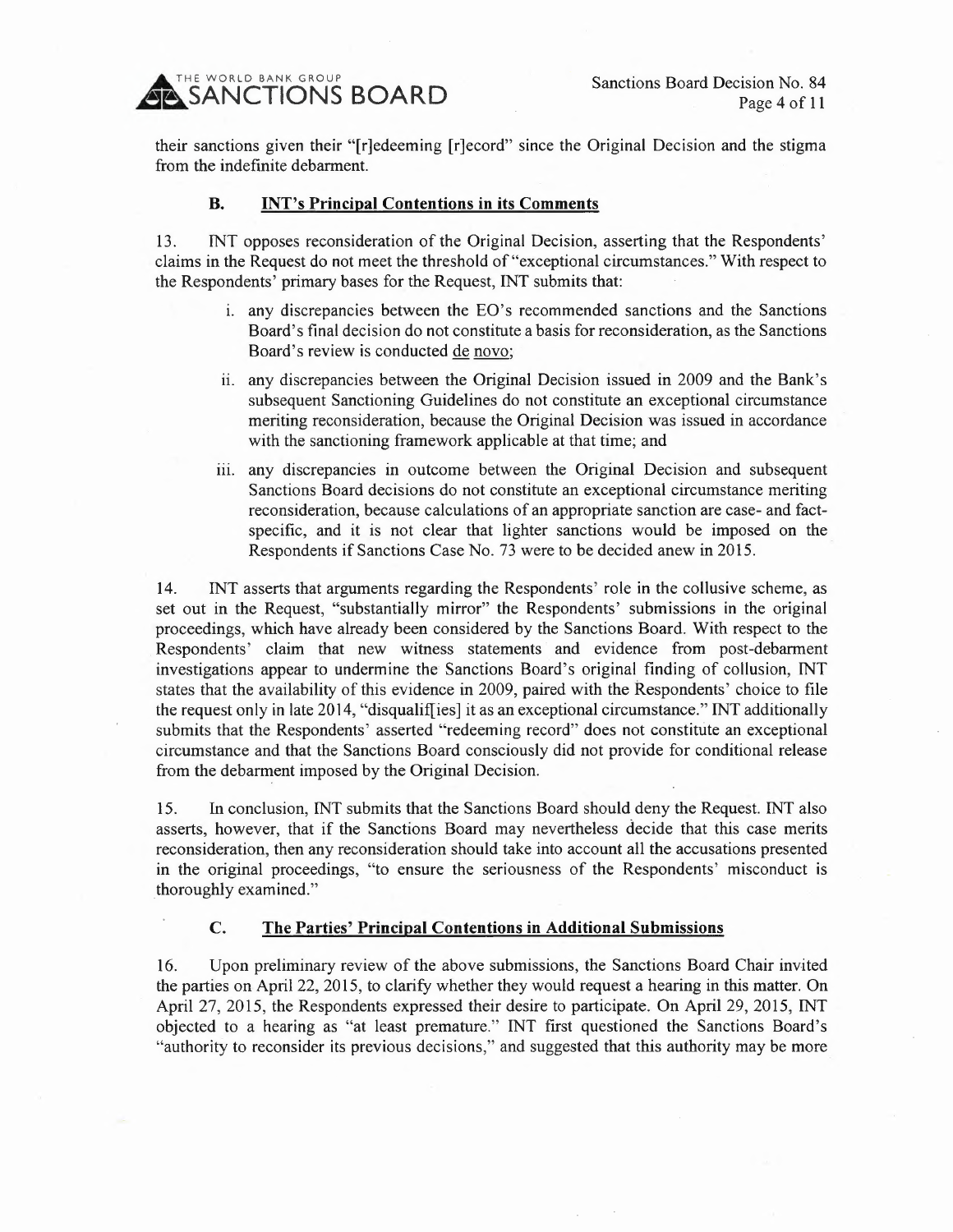Sanctions Board Decision No. 84 Page 5 of 11



appropriately left to World Bank Group Management or the Integrity Compliance Officer (the "ICO"). INT next questioned the basis for convening a hearing on a request for reconsideration, asserting that Article VI of the Sanctions Procedures limits the use of hearings to accusations against a respondent. INT also sought Clarification on "the purpose and nature of the proposed oral hearing." INT reiterated its view that if the hearing was intended to assess whether the Respondents should be released from debarment, INT should have "the opportunity to address all the accusations presented in the original Notice of Sanctions Proceedings to ensure that the seriousness of the Respondents' conduct is properly evaluated."

17. At the Sanctions Board Chair's invitation, the Respondents filed an additional submission on May 15,2015, which stated that (i) the Sanctions Board's jurisdiction to entertain requests for reconsideration had been established in Sanctions Board Decisions No. 43 (2011) and No. 57 (2013); (ii) the presence or absence of exceptional circumstances was to be decided independently by the Sanctions Board; and (iii) the issue of whether to conduct an oral hearing was "well within the competence" of the Sanctions Board, given its authority to consider the matter at issue.

18. The Respondents' submission of May 15, 2015, additionally commented that the Sanctions Board was not precluded from seeking the "counsel or suggestion" of the ICO on the disposition of the Request, and asked for "the lifting or reconsideration of the indefinite debarment sanction," without prejudice to the original finding of collusion or the possible "institution of a Compliance Program consistent with the World Bank Group Integrity Guidelines."

## **D. Presentations at the Hearing**

19. At the hearing convened by the Sanctions Board Chair, the Respondents reiterated that they did not wish to "re-litigate the case." Rather, the Respondents asserted that they intended only to request that the current sanctions framework, which they view as including the 2010 Sanctioning Guidelines and the subsequent array of Sanctions Board decisions, be applied to revise their sanctions of indefinite debarment. The Respondents argued that, under the current sanctions framework, the misconduct at issue in the Original Decision would not gamer a sanction of indefinite debarment. In support of this contention, the Respondents asserted that the 2010 Sanctioning Guidelines require consideration of a number of mitigating factors applicable to the Respondents and state that indefmite debarment may be imposed only on respondents beyond rehabilitation. They further asserted that, following the Original Decision, the Sanctions Board imposed much lighter sanctions in cases of more egregious misconduct than that attributed to the Respondents. The Respondents additionally claimed that their inquiries regarding possible participation in a hearing during the original proceedings were not answered during those proceedings, which prevented them from mounting a more vigorous defense.

20. INT reiterated its view that the Respondents had not presented evidence of any exceptional circumstances to warrant reconsideration of the Original Decision. With respect to the Respondents' arguments based on the 2010 Sanctioning Guidelines, INT argued that the Guidelines were not retroactive, did not present a change beneficial to the Respondents, and provided only guidance rather than mandatory rules for sanctioning. INT further submitted that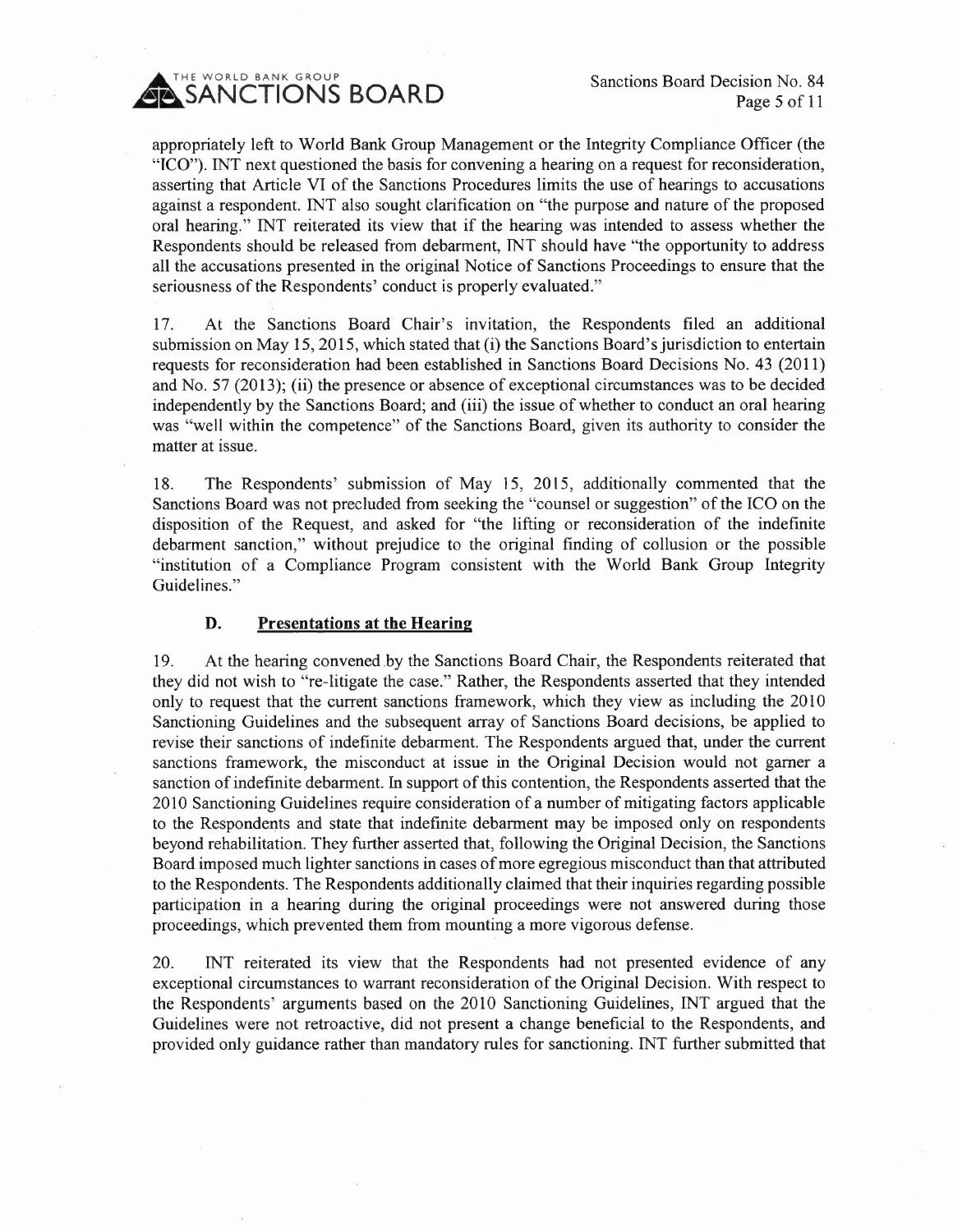SANCTIONS BOARD

Sanctions Board Decision No. 84 Page 6 of 11

the Respondents' Request on this basis, five years after publication of the 2010 Sanctioning Guidelines, was not timely. With respect to the Sanctions Board's jurisdiction, which INT had challenged in its additional written submission of April 29, 2015, INT amended its position to acknowledge the Sanctions Board's jurisdiction to consider requests for reconsideration. However, INT submitted that any possible application of the lex mitior principle to final decisions and the review of a respondent's potential for rehabilitation and release were matters better suited to consideration by World Bank Group Management or the ICO, respectively.

# v. THE SANCTIONS BOARD'S ANALYSIS AND CONCLUSIONS

21. The Sanctions Board first addresses the jurisdictional issues raised by the parties. The Sanctions Board then considers the merits of the Respondents' Request.

## A. Jurisdiction

22. Noting the standards of review set out in Paragraphs 6-9 above, the Sanctions Board affirms its authority to consider the Respondents' Request for Reconsideration and reaffirms, as a general matter, its authority to consider respondents' requests for reconsideration of final Sanctions Board decisions. The Sanctions Board also confirms that the specific examples of exceptional circumstances introduced in Sanctions Board Decision No. 43 (2011) do not constitute an exhaustive list,  $\frac{11}{11}$  even though the range of eligible circumstances will necessarily remain narrow, consistent with that decision's reference to "narrowly defined and exceptional circumstances."<sup>12</sup>

23. The Sanctions Board further observes that nothing in the sanctions framework explicitly limits the possibility of hearings to cases in the process of an original appeal. INT asserts that the only known basis for any hearing is Article VI of the Sanctions Procedures, which, according to INT, limits the use of hearings to addressing accusations against a respondent. However, the Sanctions Board notes that the applicable Sanctions Procedures, which address hearings in Article V and evidence in Article VI, do not purport to define all circumstances in which a hearing may be convened. Accordingly, and considering the issues presented in relation to the Request, the parties were informed on May 18, 2015, of the Sanctions Board Chair's determination to call a hearing in this matter, pursuant to his discretion under Article XI of the Sanctions Board Statute.

### B. Merits of the Request

24. The Sanctions Board does not find exceptional circumstances warranting reconsideration of the Original Decision. The Request does not appear to claim or present any evidence of fraud in the original proceedings, or evidence of a clerical error in the Original Decision as might justify reconsideration. Instead, the Request refers to potential evidence of a recantation by a witness and requests that several other factors not identified in Sanctions Board Decision No. 43

<sup>&</sup>lt;sup>11</sup> See, e.g., Sanctions Board Decision No. 62 (2014) at para. 12 (considering whether the respondent's request presented "other types of exceptional circumstances").

<sup>&</sup>lt;sup>12</sup> Sanctions Board Decision No. 43 (2011) at para. 15.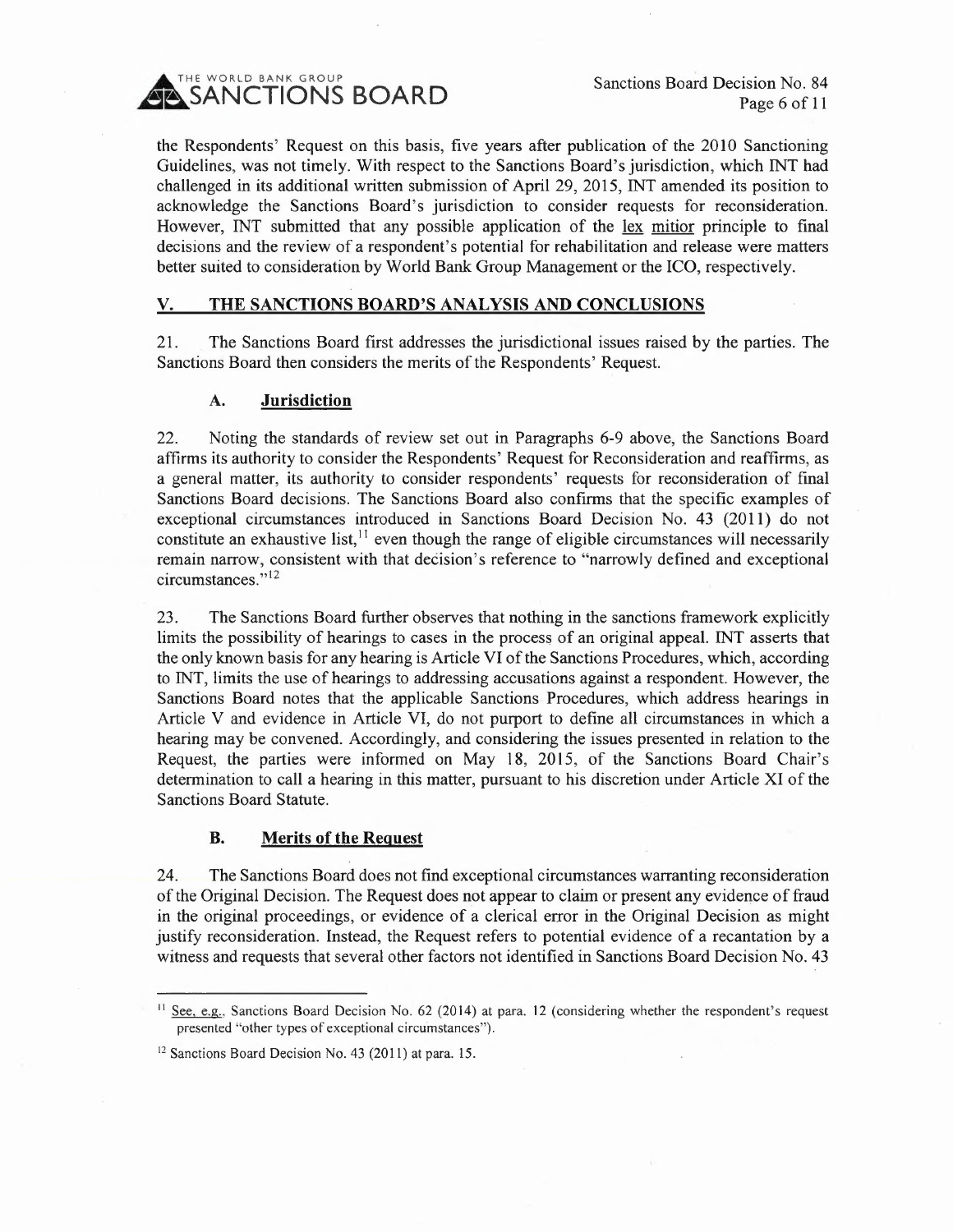THE WORLD BANK GROUP **SANCTIONS BOARD** 

Sanctions Board Decision No. 84 Page 7 of 11

(2011) be considered as "exceptional circumstances" warranting reconsideration as a matter of fundamental fairness. The Sanctions Board addresses each of these points below.

#### *1. Discrepancy with the EO's recommended sanctions*

25. The Respondents assert that the Sanctions Board's imposition of indefinite debarments for collusion is "excessive" in light of the EO's recommendation of debarments for eight years, with the possibility of conditional early release after five years, for a combination of collusion, other fraud, and corruption. INT opposes consideration of any discrepancy between the EO's recommendation and the Sanctions Board's final decision, asserting that the Sanctions Board conducts its review de novo.

26. Section 15(2)(d) of the Sanctions Procedures explicitly states that "[i]n determining the appropriate sanction, the Sanctions Board ... shall not be bound by the recommendation of the Evaluation Officer." Nor do the Sanctions Procedures provide that the EO's recommendation serve as a baseline or reference point for the Sanctions Board's sanctions analysis. Rather, the Sanctions Board has long emphasized the case-specific and de novo nature of its review, which rests on a full appeals record that may be quite different from the more limited record initially considered by the EO.<sup>13</sup> For these reasons, the Sanctions Board in Decision No. 57 (2013) rejected the argument that reconsideration was warranted because the original decision did not indicate an intent to go above the EO's recommended sanction.<sup>14</sup> The Sanctions Board likewise finds that any "discrepancy" between the Original Decision and the EO's recommended sanctions against the Respondents fails to constitute an "exceptional circumstance" as may warrant reconsideration here.

#### *2. Retroactive application of later sanctioning guidelines*

27. The Respondents argue that, consistent with a "well-entrenched doctrine rooted in fundamental fairness," new rules "beneficial to the accused" should be applied with retroactive effect. In support of this argument, the Respondents refer primarily to domestic cases favoring retroactive application of "supervening rules beneficial to the accused." The Respondents also cite to the International Covenant on Civil and Political Rights, which stipulates that criminal offenders shall benefit from favorable changes to the law providing for lighter criminal penalties.<sup>15</sup>

28. The World Bank Group's sanctions framework identifies general legal principles as a useful and legitimate source of law for the sanctions regime within certain parameters.<sup>16</sup> As the

<sup>&</sup>lt;sup>13</sup> See, e.g., Sanctions Board Decision No. 57 (2013) at para. 15 ("The Sanctions Board's final determination, resting on the full appeals record, may differ from the EO's recommendation without the need to explain or characterize its de novo judgment as a departure from the EO's recommended sanction.")

<sup>&</sup>lt;sup>14</sup> See id.

<sup>&</sup>lt;sup>15</sup> UN General Assembly, International Covenant on Civil and Political Rights, 16 December 1966, United Nations, Treaty Series, vol. 999, p. 171 at Article 15, available at: http://www.refworld.org/docid/3ae6b3aa0.html.

<sup>&</sup>lt;sup>16</sup> See The World Bank Group's Sanctions Regime: Information Note (November 2011) (the "Information Note") at p. 15, available at: http://go.worldbank.org/H X66HN8060.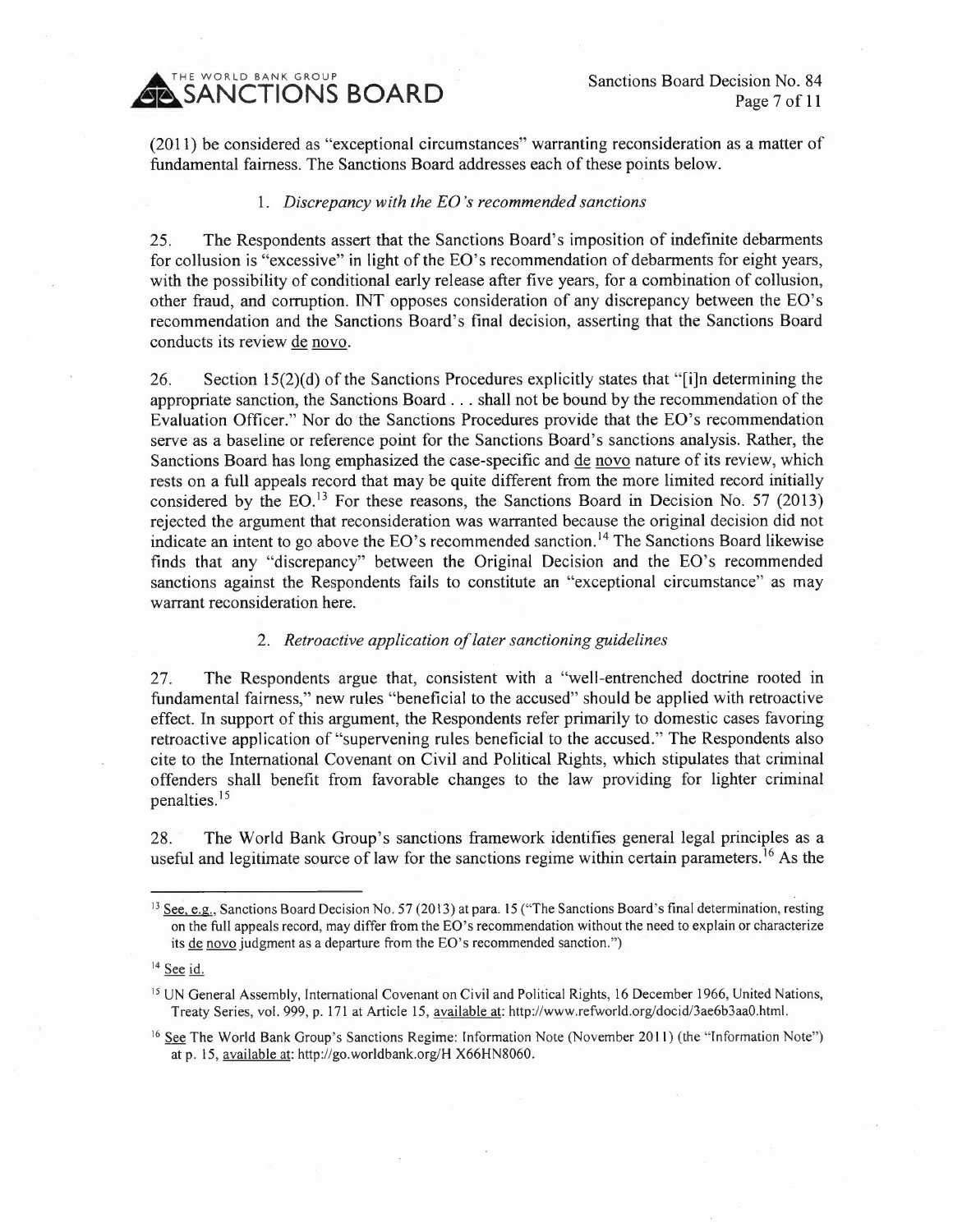SANCTIONS BOARD

Sanctions Board Decision No. 84 Page 8 of 11

Sanctions Board has previously observed, no statutory or procedural framework can be expected to anticipate and comprehensively address all conceivable scenarios or issues that may arise within a complex process, and the fact that lacunae exist in the Statute and the Sanctions Procedures is itself unremarkable and inevitable.<sup>17</sup> The Sanctions Board consequently considered the governing rules and procedures of other international administrative tribunals and leading national practice in identifying potential bases for reconsideration.<sup>18</sup>

29. However, the sanctions framework also cautions against the "retroactive application of norms" as a general matter.<sup>19</sup> The Respondents have not identified any Sanctions Board precedent, provisions of the sanctions framework, or international law that would support this principle of beneficial retroactivity in a comparable context and beyond the close of proceedings in a given case. The unlimited retroactive application of new norms potentially favorable to respondents after the conclusion of sanctions proceedings, as the Respondents seek, would entirely undermine finality. Nor could Respondents point to any international law rule or precedent that stipulates that the principle of lex mitior requires new rules to be applied to finalized cases. Finally, it is not apparent, as a factual matter, whether the Respondents would have received lighter sanctions under the 2010 Sanctioning Guidelines. Accordingly, the Sanctions Board declines to consider the Bank's adoption of the 2010 Sanctioning Guidelines as an exceptional circumstance warranting reconsideration of the Original Decision as issued in 2009.

# *3. Proportionality with the Sanctions Board's subsequent decisions*

30. The Respondents assert that the Original Decision's incongruence with the "supervening array of sanctions decisions" presents an exceptional circumstance warranting reconsideration. The Respondents specifically submit that the sanctions of indefinite debarment seem "grossly disproportionate" in light of the Sanctions Board's published decisions, "all uniformly imposing lighter penalties even in more egregious cases." The Respondents also assert that, in cases decided by the Sanctions Board after the Original Decision, a "finding of collusion merited [a] lesser debarment period than the other sanctionable practices." INT disputes this argument, noting that "[s]anctions calculations are case- and fact-specific decisions and it is not clear at all that, were this case to be decided today, a different sanction would be imposed on [each of the Respondents]."

31. The Sanctions Board need not decide at this time whether gross disproportionality of a sanction may be an accepted ground for reconsideration, as the Sanctions Board does not find any evidence that the Respondents' sanctions as imposed by the Original Decision were in fact grossly disproportionate. Past cases of collusion cited by the Respondents relate to substantially different fact patterns, none of which involved a collusion scheme as extensive as that at issue in the Original Decision. In Sanctions Case No. 73, TNT accused the Respondents of playing a leading role in a collusive arrangement, which TNT termed a "cartel," that involved several public

<sup>&</sup>lt;sup>17</sup> Sanctions Board Decision No. 43 (2011) at para. 12.

<sup>&</sup>lt;sup>18</sup> See, e.g., id. at paras. 15-24.

<sup>19</sup> Information Note at p. 15.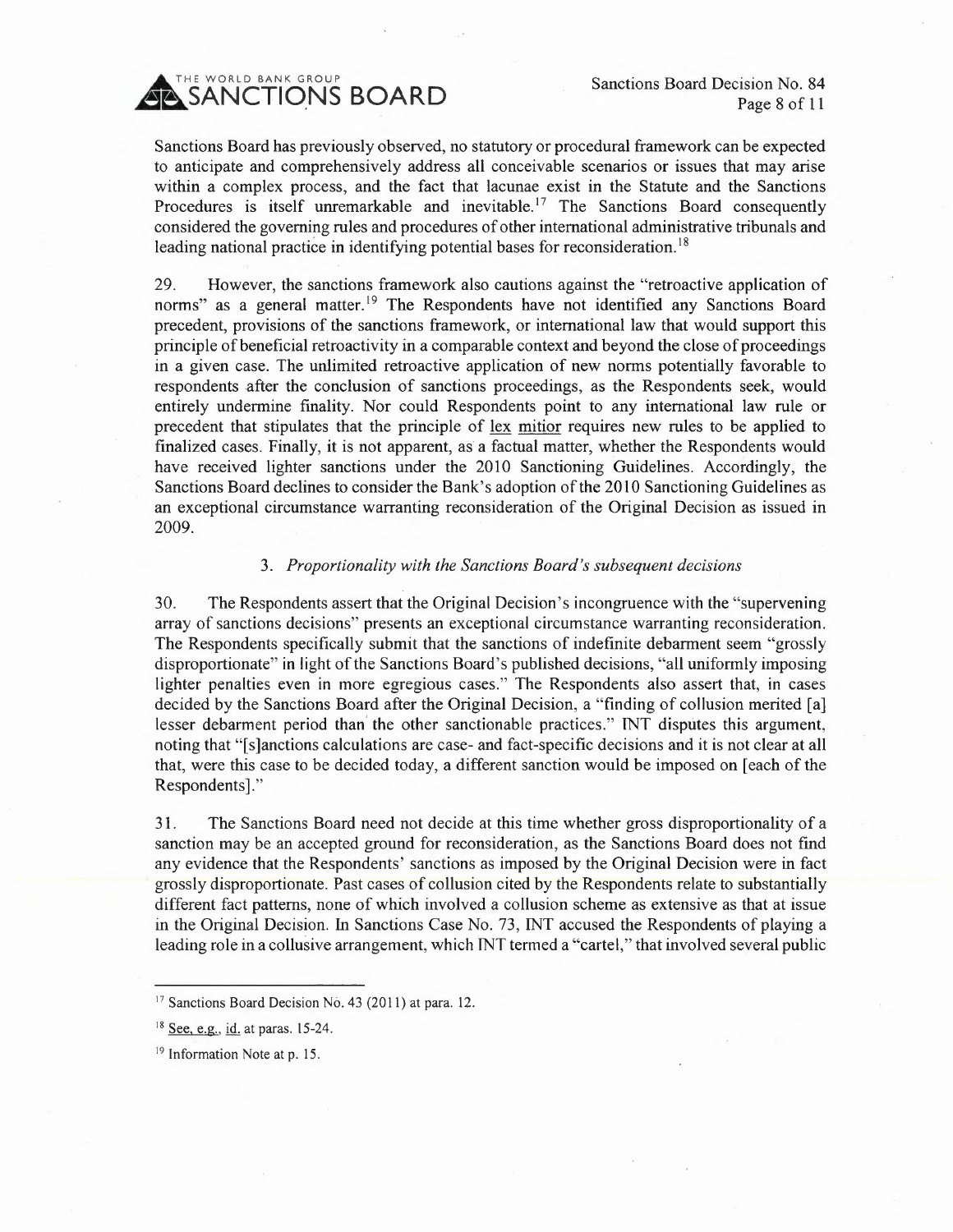

figures and government officials as well as at least fifteen bidders. INT specifically alleged that the Respondents sought to systematically manipulate the public procurement process in the Philippines construction sector by using bribes, kickbacks, payments to designated losing bidders, and intimidating tactics in order to direct contract awards to particular contractors.<sup>20</sup> In the Original Decision, the Sanctions Board acknowledged having imposed "the most severe sanction," and noted that it took into account as aggravating factors the Respondents' roles as ringleaders involved in multiple instances of misconduct, and the Respondent Firm's position as a designated winner in the collusive bidding arrangement.<sup>21</sup> The Original Decision did not recognize any mitigating circumstances for either of the Respondents. In contrast, collusion cases decided by the Sanctions Board after the Original Decision involved the one-time coordination of bids between two or three bidders and included at least one mitigating factor for each respondent. <sup>22</sup>

#### *4. Newly available and potentially decisive facts*

32. The Respondents deny the roles of "ringleaders" in the collusive scheme attributed to them in the Original Decision, asserting that original witness testimony was not credible and has been contradicted by developments and other witness statements following the Respondents' sanction. TNT responds that the Respondents' arguments "substantially mirror" their claims in the original proceedings.

33. The Sanctions Board notes that the Respondents' current arguments regarding the credibility and weight of TNT's evidence have some similarities to the Respondents' contentions in the original proceedings. The Respondents appear to raise new arguments insofar as they assert that one witness recanted his testimony after the Original Decision and that numerous post-debarment investigations in the Philippines did not fmd a sufficient basis to sustain the "cartel story." However, the Request does not provide any evidence of the asserted recantation or timeline of post-debarment determinations in the Philippines. The Sanctions Board therefore finds that the Respondents have not furnished any newly available and potentially decisive evidence as would warrant reconsideration of the Original Decision.

#### *5. The Respondents' record of performance*

34. The Respondents assert that a permanent debarment is fundamentally unfair in light of the Respondents' "redeeming record" of good behavior and an outstanding track record of performance. The Respondents refer in particular to a large-scale investigation and debarment of eighty-nine contractors by the Philippine government for misconduct in bidding and contract

<sup>&</sup>lt;sup>20</sup> Sanctions Board Decision No. 4 (2009) at para. 2.

 $21$  Id. at para. 8.

 $22$  Sanctions Board Decision No. 40 (2010) (imposing a three-year debarment for collusion, with the possibility of conditional early release after two years, where the Sanctions Board found that the respondent had coordinated prices with two other bidders during a single selection process and subsequently cooperated with [NT during its investigation); Sanctions Board Decision No. 45 (2011) (imposing a three-year debarment for collusion, with the possibility of conditional early release after two years, where the Sanctions Board found that the respondent colluded with one other bidder during a single selection process, played a passive role in the collusive arrangement, and cooperated with [NT during its investigation.)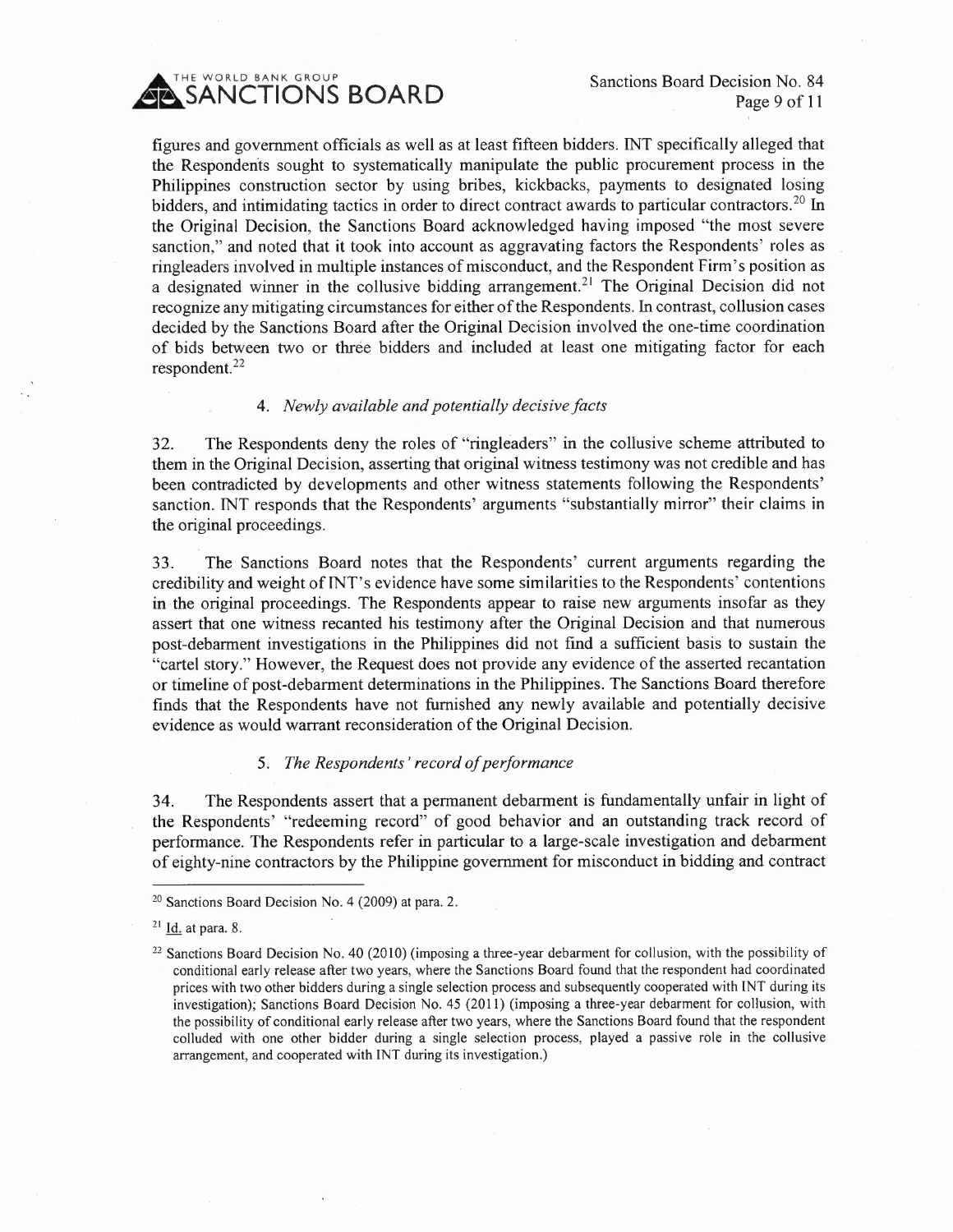

Sanctions Board Decision No. 84 Page 10 of 11.

execution, asserting that the Respondent Firm "is not one of them." INT argues that a redeeming record does not fit within the scope of exceptional circumstances set out in Sanctions Board Decision No. 57 (2013). The Sanctions Board has previously declined to find a respondent's post-debarment record of performance to justify a request for reconsideration.<sup>23</sup> In the present case, the Sanctions Board similarly declines to consider the Respondents' asserted business record since the original debarment as an exceptional circumstance warranting reconsideration of the Original Decision.

# *6. Reputational and financial impact of the original sanctions*

35. The Respondents submit that the stigma of the indefinite debarment has harmed the Respondents' reputations and deprived them of business opportunities. The Sanctions Board has previously rejected the expected impact of a sanction on a respondent's operations or the reputations of its individual employees as a basis for either mitigation<sup>24</sup> or reconsideration of a final decision.<sup>25</sup> In this case, the Sanctions Board similarly rejects the asserted reputational and financial impact of debarment as an exceptional circumstance warranting reconsideration of the Original Decision.

# *7. Conduct of the original proceedings*

36. The Respondents assert that, during the original proceedings in Sanctions Case No. 73, the Respondent Firm "timely and properly" reserved the right to a hearing in its Response, and the Respondents sent inquiries to the then Secretary to the Sanctions Board, who did not respond, regarding the mechanics of the hearing and the possible distribution of additional materials. The Respondents claim that the absence of a reply to their inquiries regarding a hearing prevented them from mounting a more vigorous defense.

37. The record reflects that while the Respondent Owner's Response in Sanctions Case No. 73 did not mention a hearing, the Respondent Firm's Response stated that the Respondent Firm reserved "the privilege to request a hearing ... predicated on the [Respondent Firm's] need ... to fully clarify and familiarize itself on matters relating to procedures and processes in Board hearings." The Respondent Firm stated that it would inform the Sanctions Board of its "decision on the reservation" at a later point in time. The Sanctions Procedures stipulate that the request for a hearing "shall be made in the Respondent's Response or in INT's Reply."<sup>26</sup> The Notice of Sanctions Proceedings in Sanctions Case No. 73 also explicitly provided that "the request for a hearing must be made in the Respondent's Response... If no such request for a hearing is made by a Respondent or INT, the Sanctions Board will review the case and render its decision on the basis of the existing record without a hearing."

 $23$  Sanctions Board Decision No. 62 (2014) at paras. 7(ii) and 9.

<sup>&</sup>lt;sup>24</sup> Sanctions Board Decision No. 66 (2014) at para. 48.

<sup>&</sup>lt;sup>25</sup> See, e.g., Sanctions Board Decision No. 80 (2015) at para. 18.

<sup>&</sup>lt;sup>26</sup> Sanctions Procedures at Section 10.